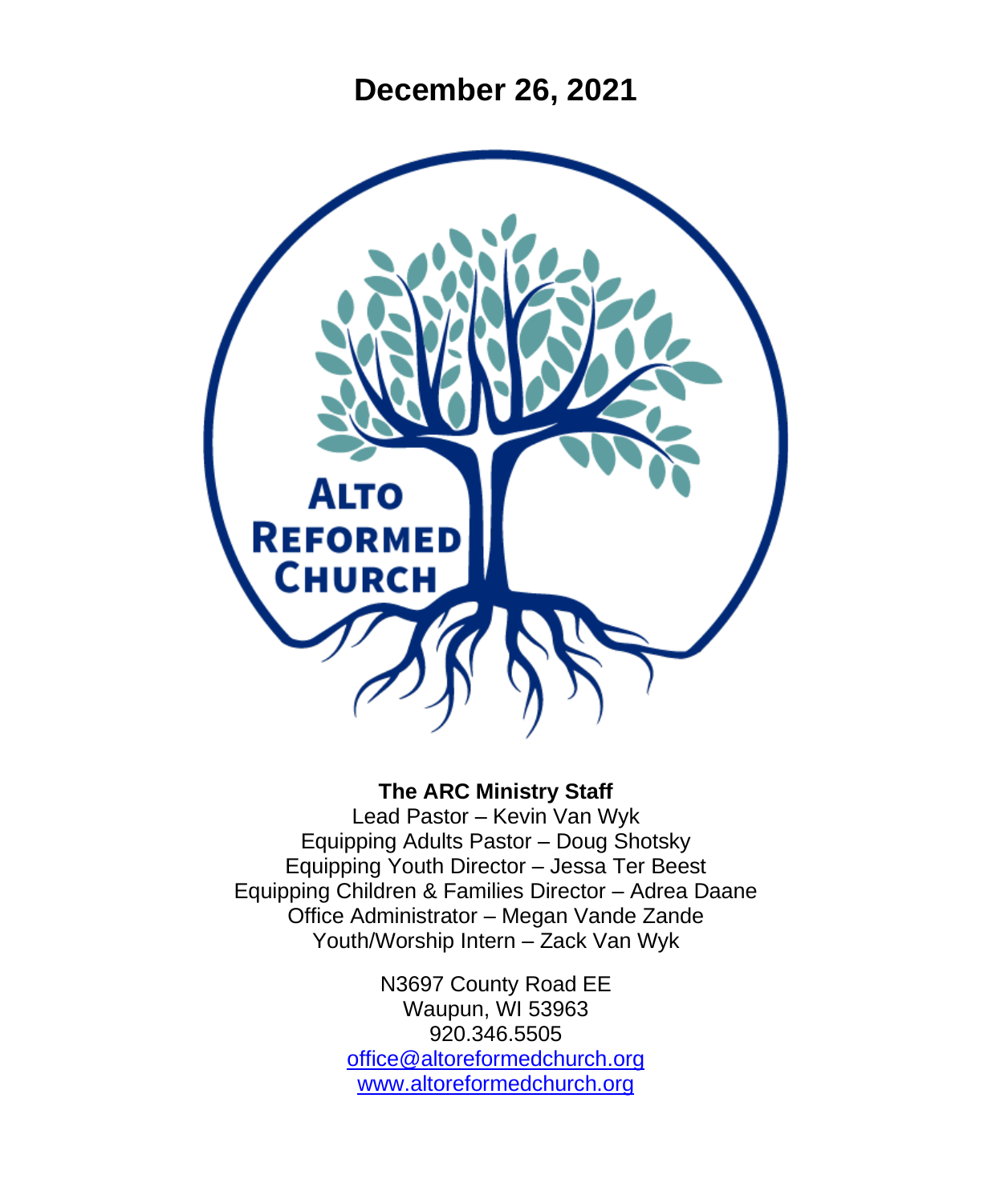### **We Approach God**

Welcome & Announcements

Praise Singing "Hark! the Herald Angels Sing" Hymn #137 "Angels We Have Heard on High" Hymn #132 "Go, Tell It on the Mountains" Hymn #139

Congregational Prayer

#### **We Hear God's Word**

Children's Message – Keith Loomans

Message – Heaven Meets Earth Scripture – Genesis 3:1-24, Luke 2:1-21, Revelation 5:1-14

## **We Respond to God**

Prayer Special Music – Libbi Campbell "Hold Onto Me"

**Blessing** 

## *Memory Verse for Jan 5th*

For the wages of sin is death, but the gift of God is eternal life in Christ Jesus our Lord. -Romans 6:23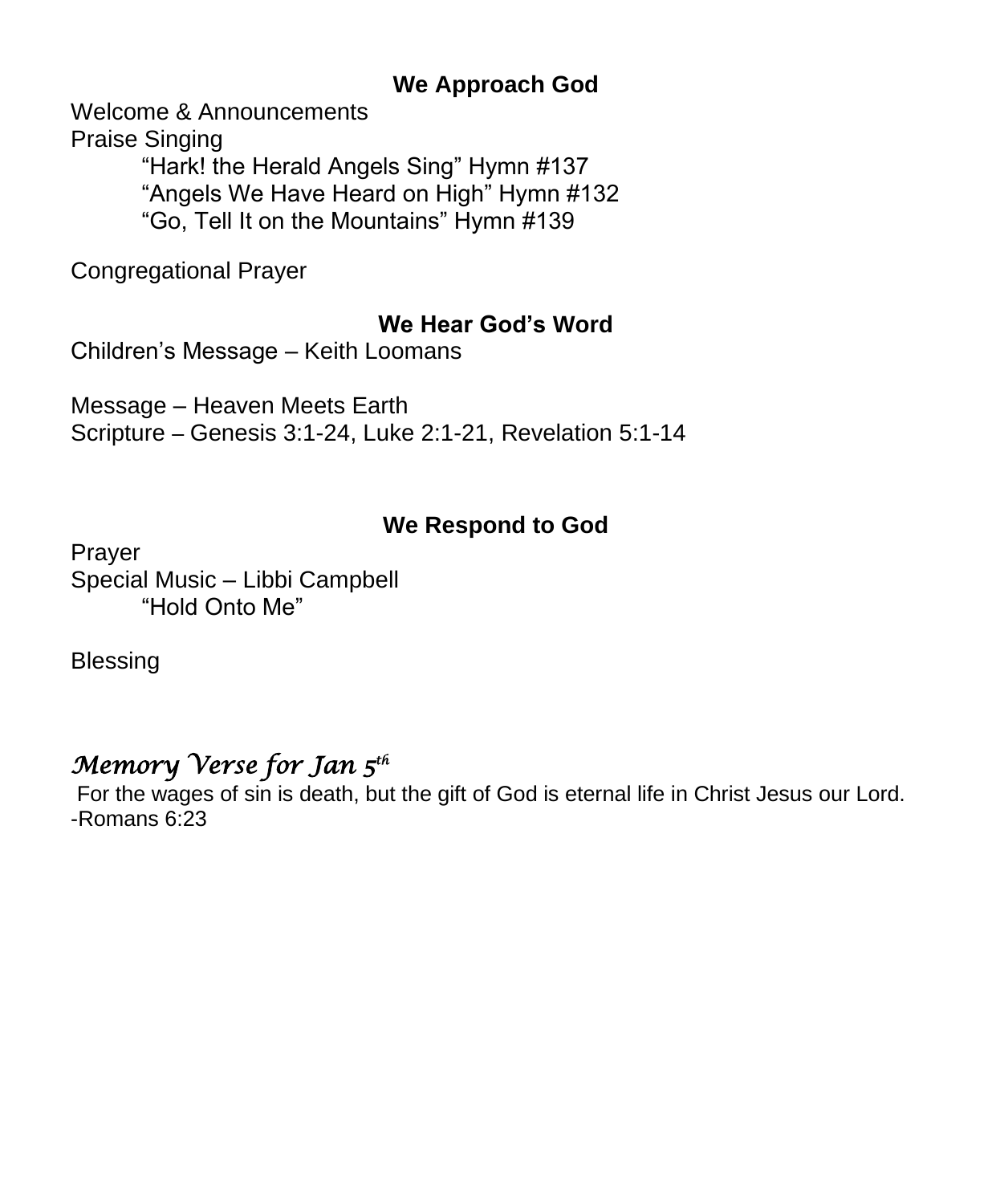

**Sermon Notes: Heaven Meets Earth Key Scriptures: Genesis 3:1-24, Luke 2:1-21, Revelation 5:1-14 The Story: Why do we celebrate the coming of Jesus anyway?**

- **1. God is outside of space and time and is in control of a plan bigger than any one of us that we cannot see.**
- **2. God created – The Heavens, Earth, and Man.**
- **3. Man was separated from God.**
- **4. A perfect sacrifice was needed to redeem mankind and restore that relationship.**
- **5. Only God, Himself, could fulfill the requirement necessary to become that perfect sacrifice.**
- **6. He sent His only Son, to become that sacrifice.**
- **7. At the end of the story, God shows us in the spiritual realm why a perfect sacrifice was necessary…Only a perfect sacrifice was worthy to open the scroll.**

**My Story: Heaven Meets Earth What's your story?**

**Application:**

- **1. Read and reflect on the "Key Scriptures" listed in the bulletin.**
- **2. Take time to journal the times in your life where you know that you know that you know, that Heaven came to Earth.**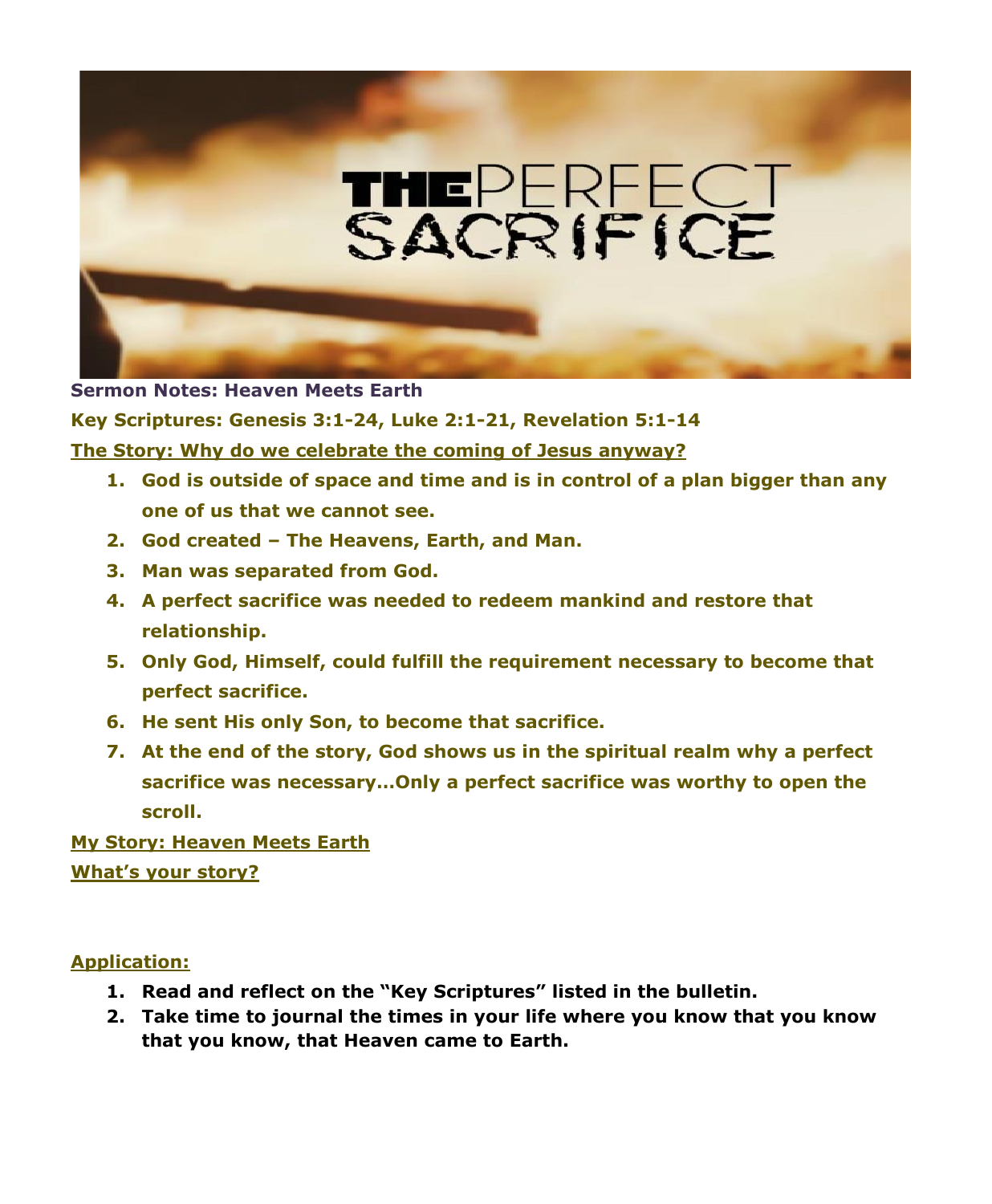## *Upcoming Events*

**Dec 26** 8:30am – Prayer Meeting

- 9:30am Pastor Doug, Special Music Libbi Campbell
- **Dec 27** 7:00pm Deacon Meeting
- **Dec 28** 8:00am Prayer Meeting
- **Jan 2** 8:30am Prayer Meeting
	- 9:30am Pastor Doug, Men's Chorus

# *Youth News*

**High School** youth group will resume January 5th.

**Middle School** youth group will resume January 9th.

**Soda donations** – The youth groups are looking for people to donate soda during this semester of youth group. If you're interested in helping out in this way, please check out the sign up on the information desk. Thanks!

# *Bulletin Board News*

**Offering** may be placed in one of the three white offering boxes located in the lobby. Upcoming benevolent schedule: 12/26 Christian Radio, 1/2 Regular Benevolence, 1/9 Missionary Salary, 1/16 Union.

**AMEN** articles are due today.

**2022 Offering Envelopes –** Members, please take your offering envelopes from the table in the lobby.